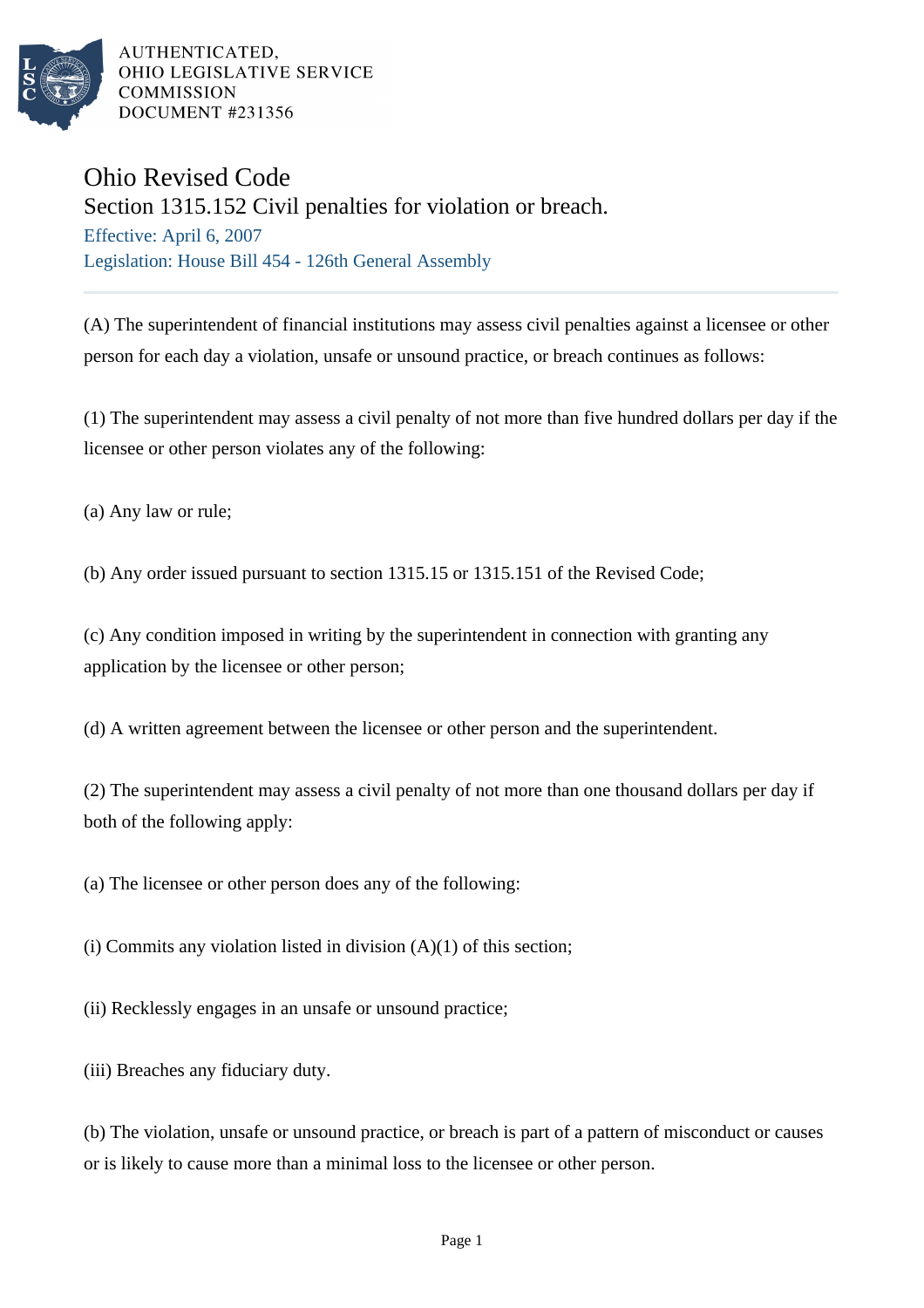

AUTHENTICATED. OHIO LEGISLATIVE SERVICE **COMMISSION DOCUMENT #231356** 

(B) A notice of assessment of a civil penalty shall include all of the following:

(1) A statement of the violation or violations or unsafe or unsound practice or practices or breach or breaches alleged;

(2) A statement of the facts supporting the assessment of the civil penalty;

(3) Notice that the licensee or other person is entitled to a hearing, in accordance with section 1315.17 of the Revised Code to determine whether a civil penalty should be assessed against the licensee or other person, if the licensee or other person requests the hearing within thirty days of service of the notice of assessment of a civil penalty;

(4) Notice that, if the licensee or other person makes a timely request for a hearing, the licensee or other person may appear at the hearing in person, by attorney, or by presenting positions, arguments, and contentions in writing, and at the hearing may present evidence and examine witnesses for and against the licensee or other person;

(5) Notice that failure of the licensee or other person to make a timely request for a hearing to determine whether a civil penalty should be assessed against the licensee or other person, or to appear at the hearing, in person, by attorney, or by writing, is consent by the licensee or other person to the assessment of the civil penalty.

(C) The superintendent may assess a civil penalty if either of the following applies:

(1) The licensee or other person consents to the assessment of the civil penalty.

(2) Upon the record of the hearing described in division (B) of this section the superintendent finds a violation, unsafe or unsound practice, or breach has been established.

(D) In determining the amount of the civil penalty to be assessed pursuant to this section, the superintendent shall consider all of the following: